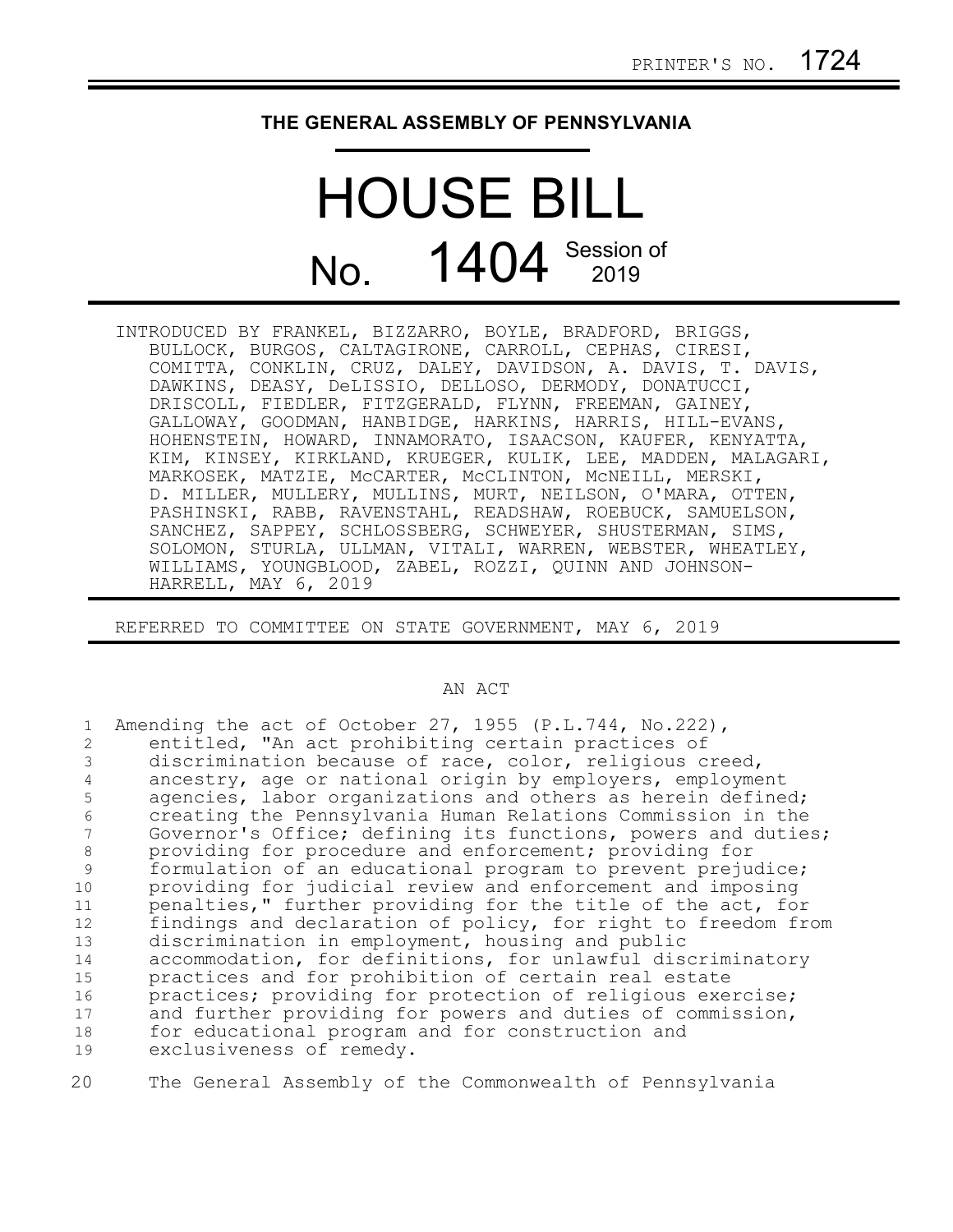hereby enacts as follows: 1

Section 1. The title and sections 2 and 3 of the act of October 27, 1955 (P.L.744, No.222), known as the Pennsylvania Human Relations Act, are amended to read: AN ACT Prohibiting certain practices of discrimination because of race, color, religious creed, ancestry, sex, sexual orientation, gender identity or expression, age or national origin by employers, employment agencies, labor organizations and others as herein defined; creating the Pennsylvania Human Relations Commission in the Governor's Office; defining its functions, powers and duties; providing for procedure and enforcement; providing for formulation of an educational program to prevent prejudice; providing for judicial review and enforcement and imposing penalties. Section 2. Findings and Declaration of Policy.-- (a) The practice or policy of discrimination against individuals or groups by reason of their race, color, familial status, religious creed, ancestry, age, sex, sexual orientation, gender identity or expression, national origin, handicap or disability, use of guide or support animals because of the blindness, deafness or physical handicap of the user or because the user is a handler or trainer of support or guide animals is a matter of concern of the Commonwealth. Such discrimination foments domestic strife and unrest, threatens the rights and privileges of the inhabitants of the Commonwealth, and undermines the foundations of a free democratic state. The denial of equal employment, housing and public accommodation opportunities because of such discrimination, and the consequent failure to utilize the productive capacities of individuals to 20190HB1404PN1724 - 2 -2 3 4 5 6 7 8 9 10 11 12 13 14 15 16 17 18 19 20 21 22 23 24 25 26 27 28 29 30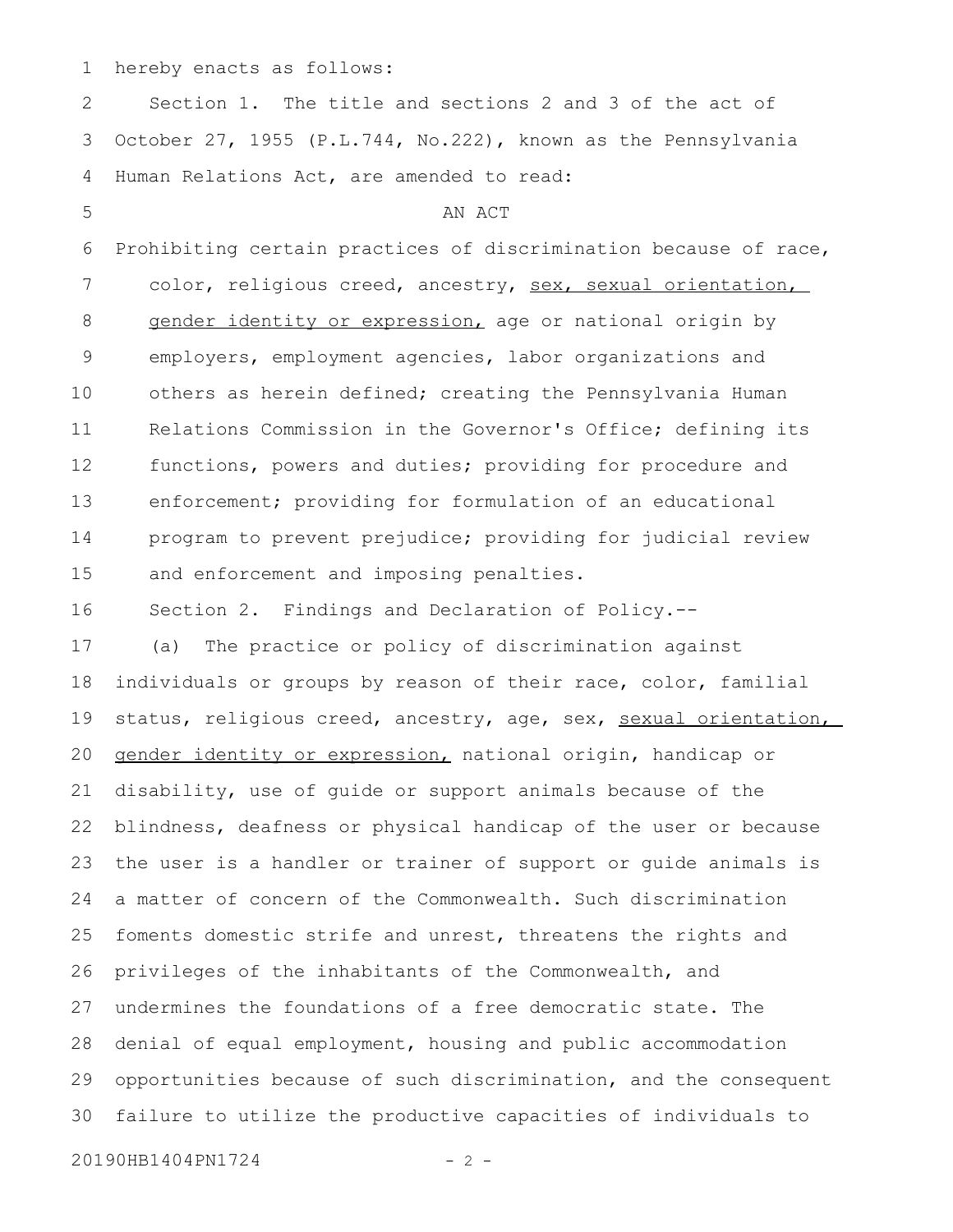their fullest extent, deprives large segments of the population of the Commonwealth of earnings necessary to maintain decent standards of living, necessitates their resort to public relief and intensifies group conflicts, thereby resulting in grave injury to the public health and welfare, compels many individuals to live in dwellings which are substandard, unhealthful and overcrowded, resulting in racial segregation in public schools and other community facilities, juvenile delinquency and other evils, thereby threatening the peace, health, safety and general welfare of the Commonwealth and its inhabitants. Public policies, reflecting an open and welcoming environment and ensuring equal opportunity, foster economic growth and prosperity which benefit the inhabitants of this Commonwealth. Conversely, the absence of nondiscrimination protections hinder efforts to recruit and retain the diversity of talented individuals and successful enterprises required for a thriving economy and strong public sector on which the inhabitants of this Commonwealth depend. 1 2 3 4 5 6 7 8 9 10 11 12 13 14 15 16 17 18

(b) It is hereby declared to be the public policy of this Commonwealth to foster the employment of all individuals in accordance with their fullest capacities regardless of their race, color, religious creed, ancestry, age, sex, sexual orientation, gender identity or expression, national origin, handicap or disability, use of guide or support animals because of the blindness, deafness or physical handicap of the user or because the user is a handler or trainer of support or guide animals, and to safeguard their right to obtain and hold employment without such discrimination, to assure equal opportunities to all individuals and to safeguard their rights to public accommodation and to secure housing accommodation and 19 20 21 22 23 24 25 26 27 28 29 30

20190HB1404PN1724 - 3 -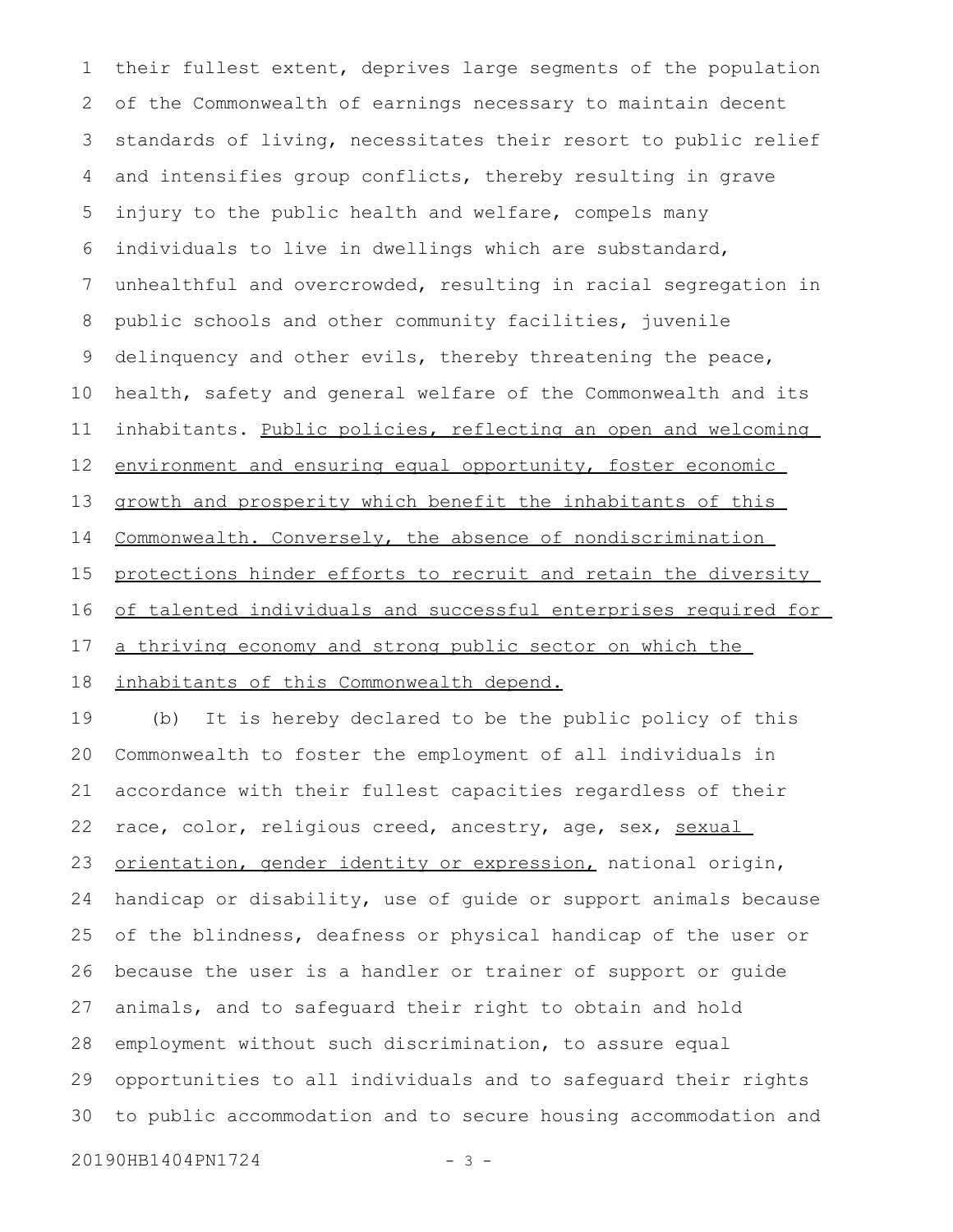commercial property regardless of race, color, familial status, religious creed, ancestry, age, sex, sexual orientation, gender identity or expression, national origin, handicap or disability, use of guide or support animals because of blindness or deafness of the user or because the user is a handler or trainer of guide or support animals. 1 2 3 4 5 6

(c) This act shall be deemed an exercise of the police power of the Commonwealth for the protection of the public welfare, prosperity, health and peace of the people of the Commonwealth of Pennsylvania. 7 8 9 10

Section 3. Right to Freedom from Discrimination in Employment, Housing and Public Accommodation.--The opportunity for an individual to obtain employment for which he is qualified, and to obtain all the accommodations, advantages, facilities and privileges of any public accommodation and of any housing accommodation and commercial property without discrimination because of race, color, familial status, religious creed, ancestry, handicap or disability, age, sex, sexual orientation, gender identity or expression, national origin, the use of a guide or support animal because of the blindness, deafness or physical handicap of the user or because the user is a handler or trainer of support or guide animals is hereby recognized as and declared to be a civil right which shall be enforceable as set forth in this act. 11 12 13 14 15 16 17 18 19 20 21 22 23 24

Section 2. Sections  $4(b)$  and  $5(a)$ ,  $(b)$ ,  $(c)$ ,  $(f)$ ,  $(g)$ ,  $(h)$ and (i) of the act are amended and the sections are amended by adding subsections to read: 25 26 27

Section 4. Definitions.--As used in this act unless a different meaning clearly appears from the context: 28 29

\* \* \* 30

20190HB1404PN1724 - 4 -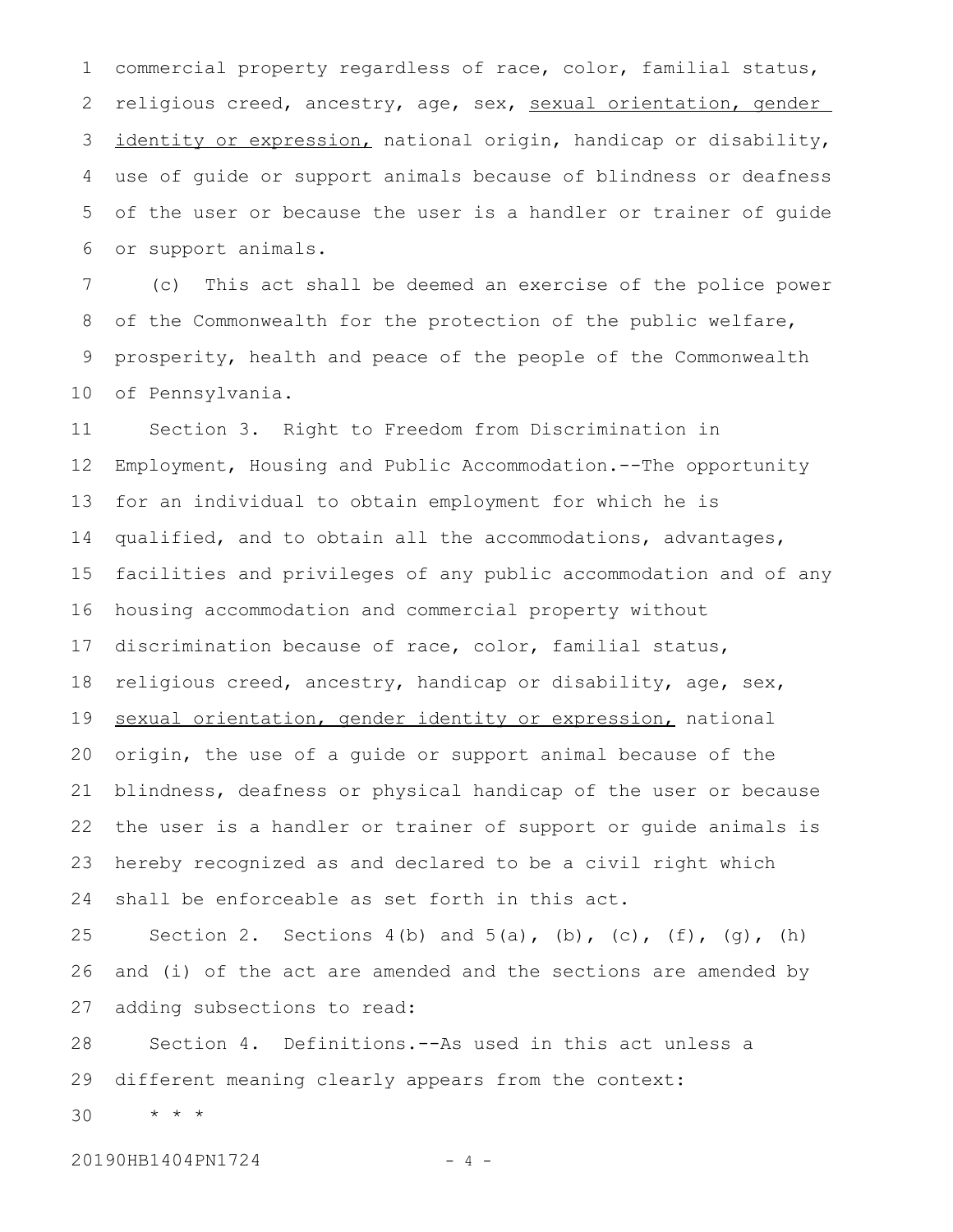(b) The term "employer" includes the Commonwealth or any political subdivision or board, department, commission or school district thereof and any person employing four or more persons within the Commonwealth, but except as hereinafter provided, does not include religious, fraternal, charitable or sectarian corporations or associations, except such corporations or associations supported, in whole or in part, by governmental appropriations. The term "employer" with respect to discriminatory practices based on race, color, age, sex, sexual orientation, gender identity or expression, national origin or non-job related handicap or disability, includes religious, fraternal, charitable and sectarian corporations and associations employing four or more persons within the Commonwealth. 1 2 3 4 5 6 7 8 9 10 11 12 13 14

\* \* \* 15

(bb) The term "sexual orientation" means heterosexuality, 16

homosexuality or bisexuality. 17

 (cc) The term "gender identity or expression" means the 18

gender-related identity, appearance, mannerisms, expression or 19

other gender-related characteristics of an individual regardless 20

of the individual's designated sex at birth. 21

Section 5. Unlawful Discriminatory Practices.--It shall be an unlawful discriminatory practice, unless based upon a bona fide occupational qualification, or in the case of a fraternal corporation or association, unless based upon membership in such association or corporation, or except where based upon applicable security regulations established by the United States or the Commonwealth of Pennsylvania: 22 23 24 25 26 27 28

(a) For any employer because of the race, color, religious creed, ancestry, age, sex, sexual orientation, gender identity 29 30

20190HB1404PN1724 - 5 -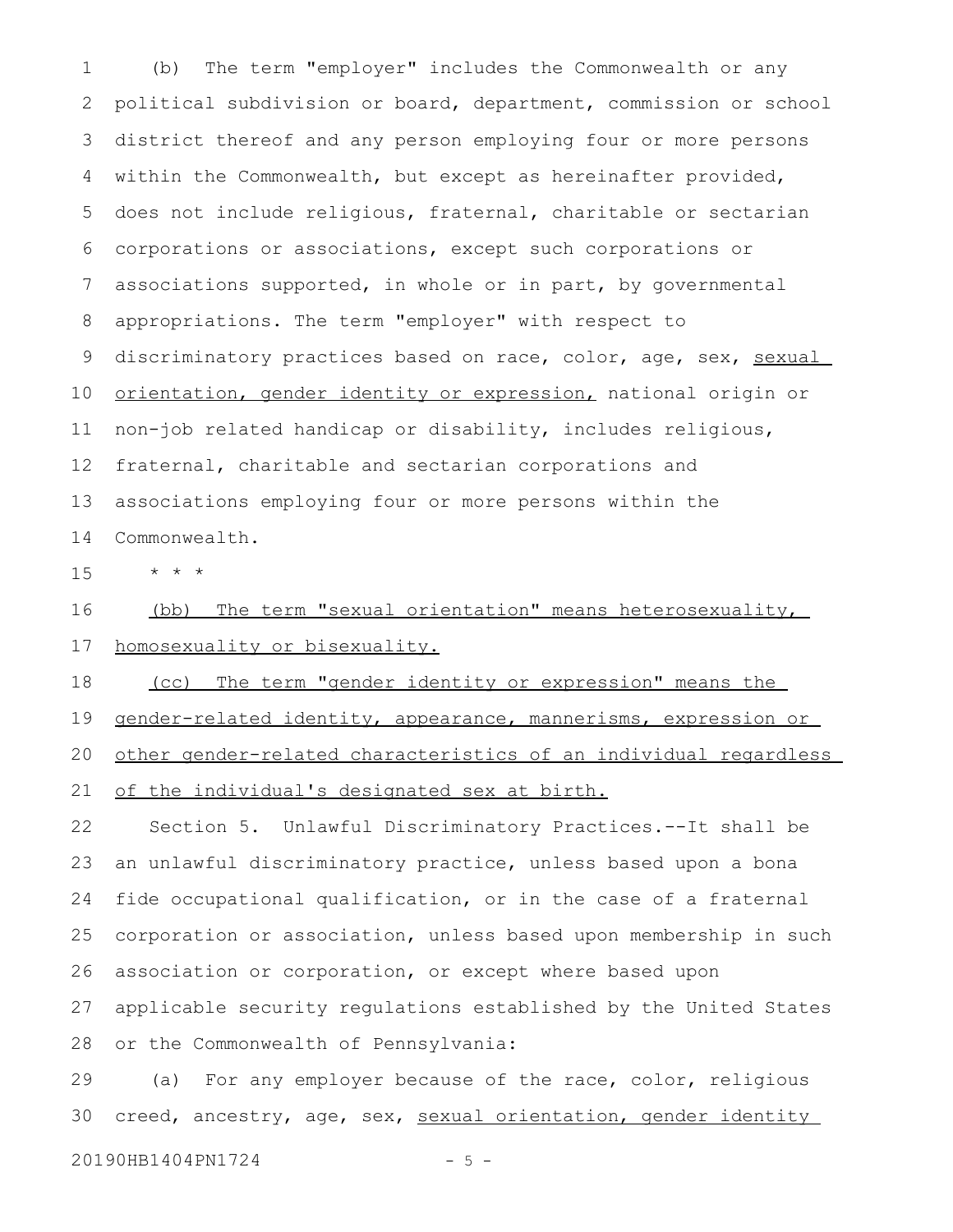or expression, national origin or non-job related handicap or disability or the use of a guide or support animal because of the blindness, deafness or physical handicap of any individual or independent contractor, to refuse to hire or employ or contract with, or to bar or to discharge from employment such individual or independent contractor, or to otherwise discriminate against such individual or independent contractor with respect to compensation, hire, tenure, terms, conditions or privileges of employment or contract, if the individual or independent contractor is the best able and most competent to perform the services required. The [provision] provisions of this paragraph shall not apply, to (1) operation of the terms or conditions of any bona fide retirement or pension plan which have the effect of a minimum service requirement, (2) operation of the terms or conditions of any bona fide group or employe insurance plan, (3) age limitations placed upon entry into bona fide apprenticeship programs of two years or more approved by the State Apprenticeship and Training Council of the Department of Labor and Industry, established by the act of July 14, 1961 (P.L.604, No.304), known as "The Apprenticeship and Training Act." Notwithstanding any provision of this clause, it shall not be an unlawful employment practice for a religious corporation or association to hire or employ on the basis of sex in those certain instances where sex is a bona fide occupational qualification because of the religious beliefs, practices, or observances of the corporation, or association. Except as otherwise required by law, it is not an unlawful discriminatory practice based on race, color, religious creed, ancestry, age, sexual orientation, gender identity or expression or national origin under this act to fail or refuse to construct new or 1 2 3 4 5 6 7 8 9 10 11 12 13 14 15 16 17 18 19 20 21 22 23 24 25 26 27 28 29 30

20190HB1404PN1724 - 6 -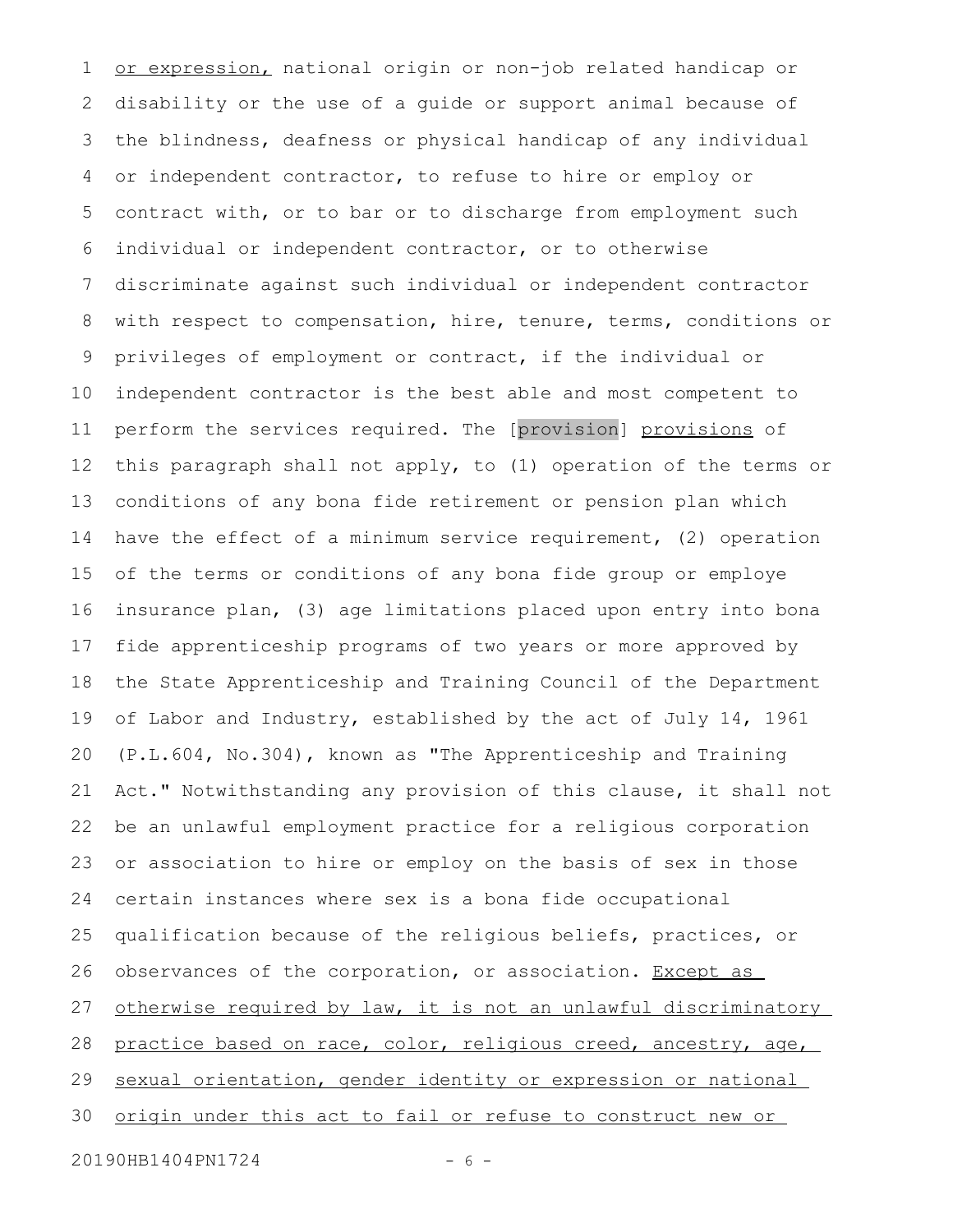additional facilities. 1

(b) For any employer, employment agency or labor organization, prior to the employment, contracting with an independent contractor or admission to membership, to: 2 3 4

(1) Elicit any information or make or keep a record of or use any form of application or application blank containing questions or entries concerning the race, color, religious creed, ancestry, age, sex, sexual orientation, gender identity or expression, national origin, past handicap or disability or the use of a guide or support animal because of the blindness, deafness or physical handicap of any applicant for employment or membership. Prior to an offer of employment, an employer may not inquire as to whether an individual has a handicap or disability or as to the severity of such handicap or disability. An employer may inquire as to the individual's ability to perform the essential functions of the employment. 5 6 7 8 9 10 11 12 13 14 15 16

(2) Print or publish or cause to be printed or published any notice or advertisement relating to employment or membership indicating any preference, limitation, specification or discrimination based upon race, color, religious creed, ancestry, age, sex, sexual orientation, gender identity or expression, national origin, non-job related handicap or disability or the use of a guide or support animal because of the blindness, deafness or physical handicap of the user. 17 18 19 20 21 22 23 24

(3) Deny or limit, through a quota system, employment or membership because of race, color, religious creed, ancestry, age, sex, sexual orientation, gender identity or expression, national origin, non-job related handicap or disability, the use of a guide or support animal because of the blindness, deafness or physical handicap of the user or place of birth. 25 26 27 28 29 30

20190HB1404PN1724 - 7 -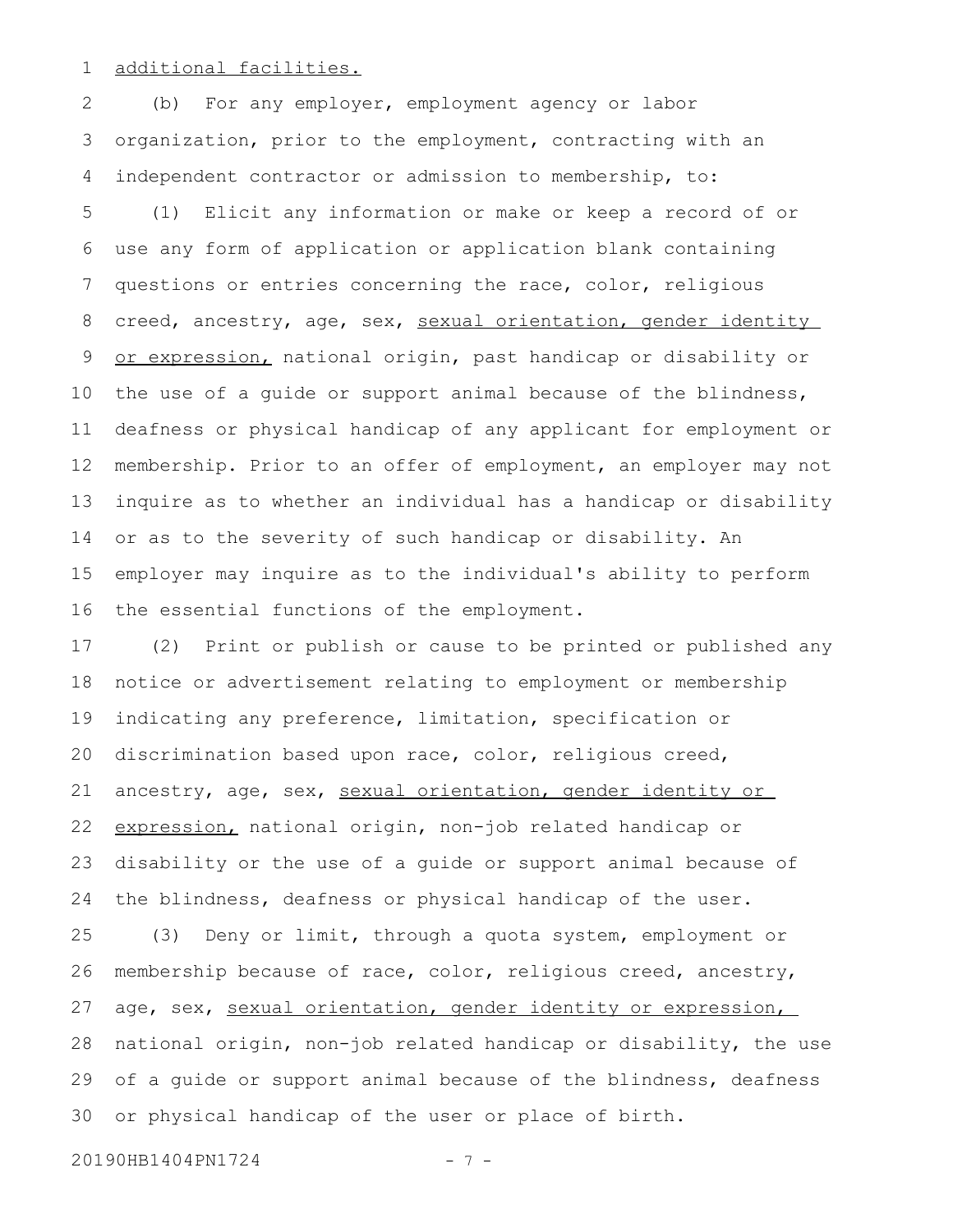(4) Substantially confine or limit recruitment or hiring of individuals, with intent to circumvent the spirit and purpose of this act, to any employment agency, employment service, labor organization, training school or training center or any other employe-referring source which services individuals who are predominantly of the same race, color, religious creed, ancestry, age, sex, sexual orientation, gender identity or expression, national origin or non-job related handicap or disability. 1 2 3 4 5 6 7 8 9

(5) Deny employment because of a prior handicap or disability. 10 11

Nothing in clause (b) of this section shall bar any institution or organization for handicapped or disabled persons from limiting or giving preference in employment or membership to handicapped or disabled persons. 12 13 14 15

(c) For any labor organization because of the race, color, religious creed, ancestry, age, sex, sexual orientation, gender identity or expression, national origin, non-job related handicap or disability or the use of a guide or support animal because of the blindness, deafness or physical handicap of any individual to deny full and equal membership rights to any individual or otherwise to discriminate against such individuals with respect to hire, tenure, terms, conditions or privileges of employment or any other matter, directly or indirectly, related to employment. 16 17 18 19 20 21 22 23 24 25

\* \* \* 26

(f) For any employment agency to fail or refuse to classify properly, refer for employment or otherwise to discriminate against any individual because of his race, color, religious creed, ancestry, age, sex, sexual orientation, gender identity 27 28 29 30

20190HB1404PN1724 - 8 -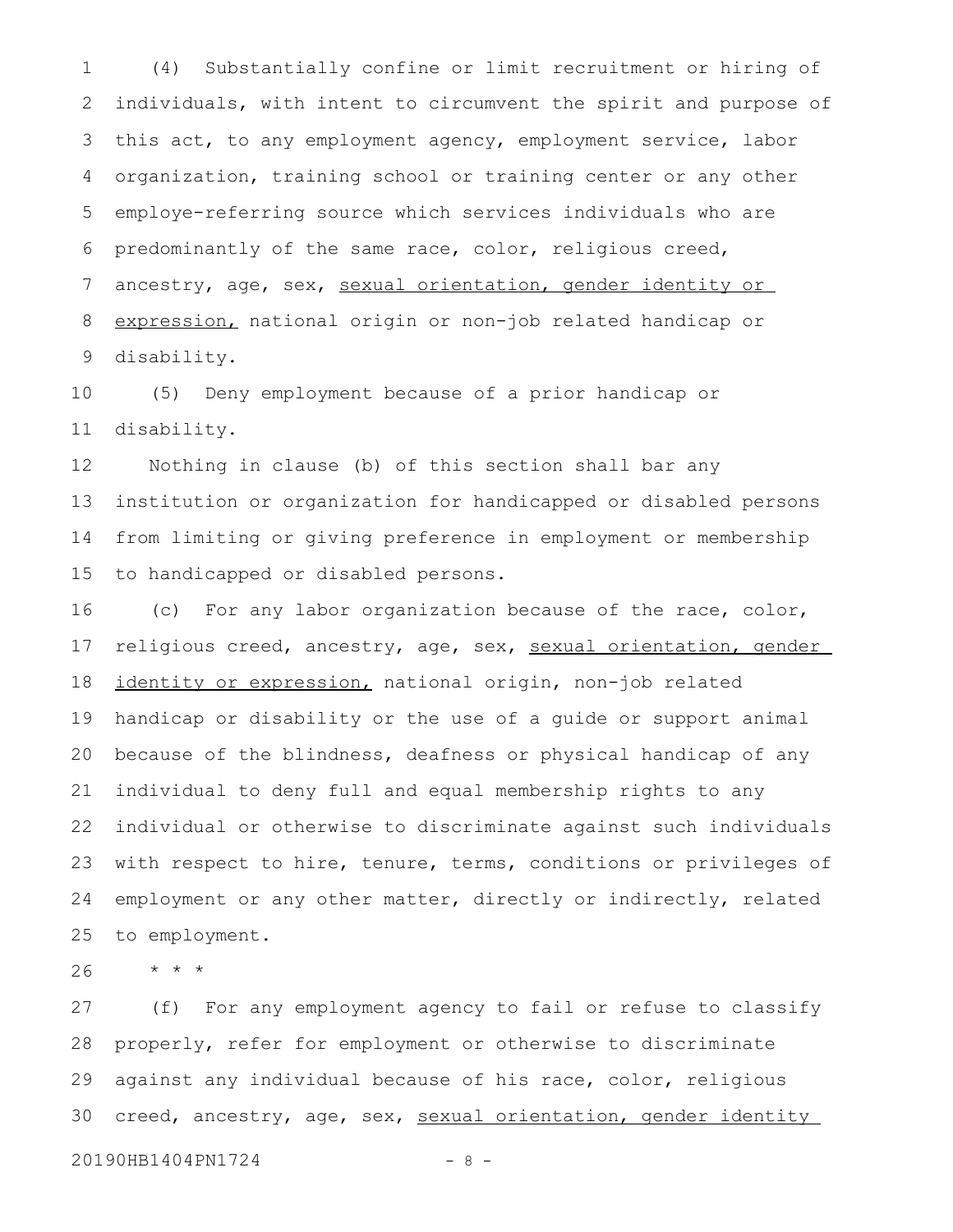or expression, national origin, non-job related handicap or disability or the use of a guide or support animal because of the blindness, deafness or physical handicap of the user. (g) For any individual seeking employment to publish or cause to be published any advertisement which in any manner expresses a limitation or preference as to the race, color, religious creed, ancestry, age, sex, sexual orientation, gender identity or expression, national origin, non-job related handicap or disability or the use of a guide or support animal because of the blindness, deafness or physical handicap of any prospective employer. 1 2 3 4 5 6 7 8 9 10 11

(h) For any person to: 12

(1) Refuse to sell, lease, finance or otherwise to deny or withhold any housing accommodation or commercial property from any person because of the race, color, familial status, age, religious creed, ancestry, sex, sexual orientation, gender identity or expression, national origin or handicap or disability of any person, prospective owner, occupant or user of such housing accommodation or commercial property, or to refuse to lease any housing accommodation or commercial property to any person due to use of a guide animal because of the blindness or deafness of the user, use of a support animal because of a physical handicap of the user or because the user is a handler or trainer of support or guide animals or because of the handicap or disability of an individual with whom the person is known to have a relationship or association. 13 14 15 16 17 18 19 20 21 22 23 24 25 26

(1.1) Evict or attempt to evict an occupant of any housing accommodation before the end of the term of a lease because of pregnancy or the birth of a child. 27 28 29

(2) Refuse to lend money, whether or not secured by mortgage 20190HB1404PN1724 - 9 -30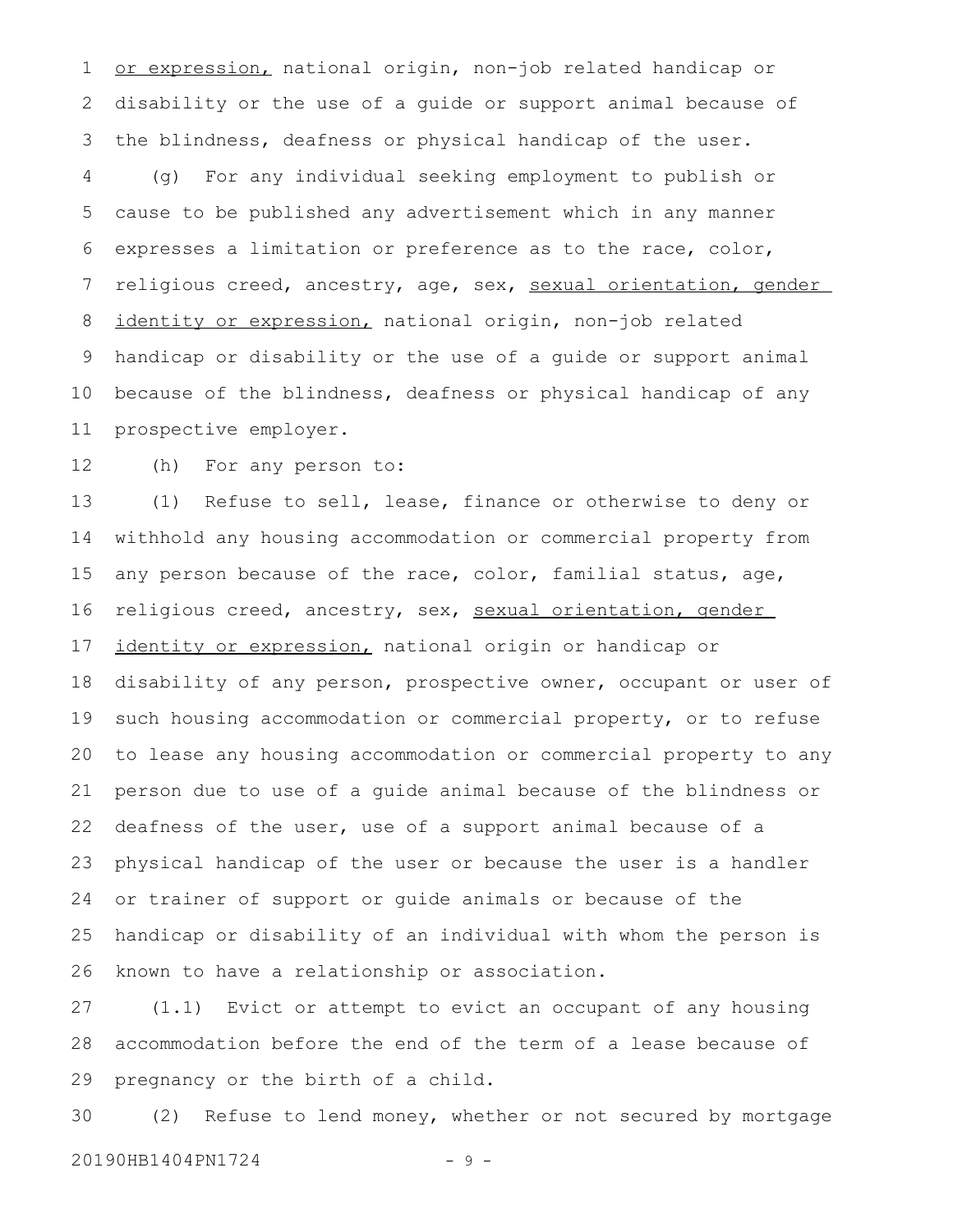or otherwise for the acquisition, construction, rehabilitation, repair or maintenance of any housing accommodation or commercial property or otherwise withhold financing of any housing accommodation or commercial property from any person because of the race, color, familial status, age, religious creed, ancestry, sex, sexual orientation, gender identity or expression, national origin, handicap or disability of any person, the use of a guide or support animal because of the blindness, deafness or physical handicap of the user or because the user is a handler or trainer of support or guide animals or because of the handicap or disability of an individual with whom the person is known to have a relationship or association. 1 2 3 4 5 6 7 8 9 10 11 12

(3) Discriminate against any person in the terms or conditions of selling or leasing any housing accommodation or commercial property or in furnishing facilities, services or privileges in connection with the ownership, occupancy or use of any housing accommodation or commercial property because of the race, color, familial status, age, religious creed, ancestry, sex, sexual orientation, gender identity or expression, national origin, handicap or disability of any person, the use of a guide or support animal because of the blindness, deafness or physical handicap of the user or because the user is a handler or trainer of support or guide animals or because of the handicap or disability of an individual with whom the person is known to have a relationship or association. 13 14 15 16 17 18 19 20 21 22 23 24 25

(3.1) Refuse to permit, at the expense of a person with a handicap, reasonable modifications of existing premises occupied or to be occupied by such person if such modifications may be necessary to afford such person full enjoyment of the premises, except that, in the case of a rental, the landlord may, where it 26 27 28 29 30

20190HB1404PN1724 - 10 -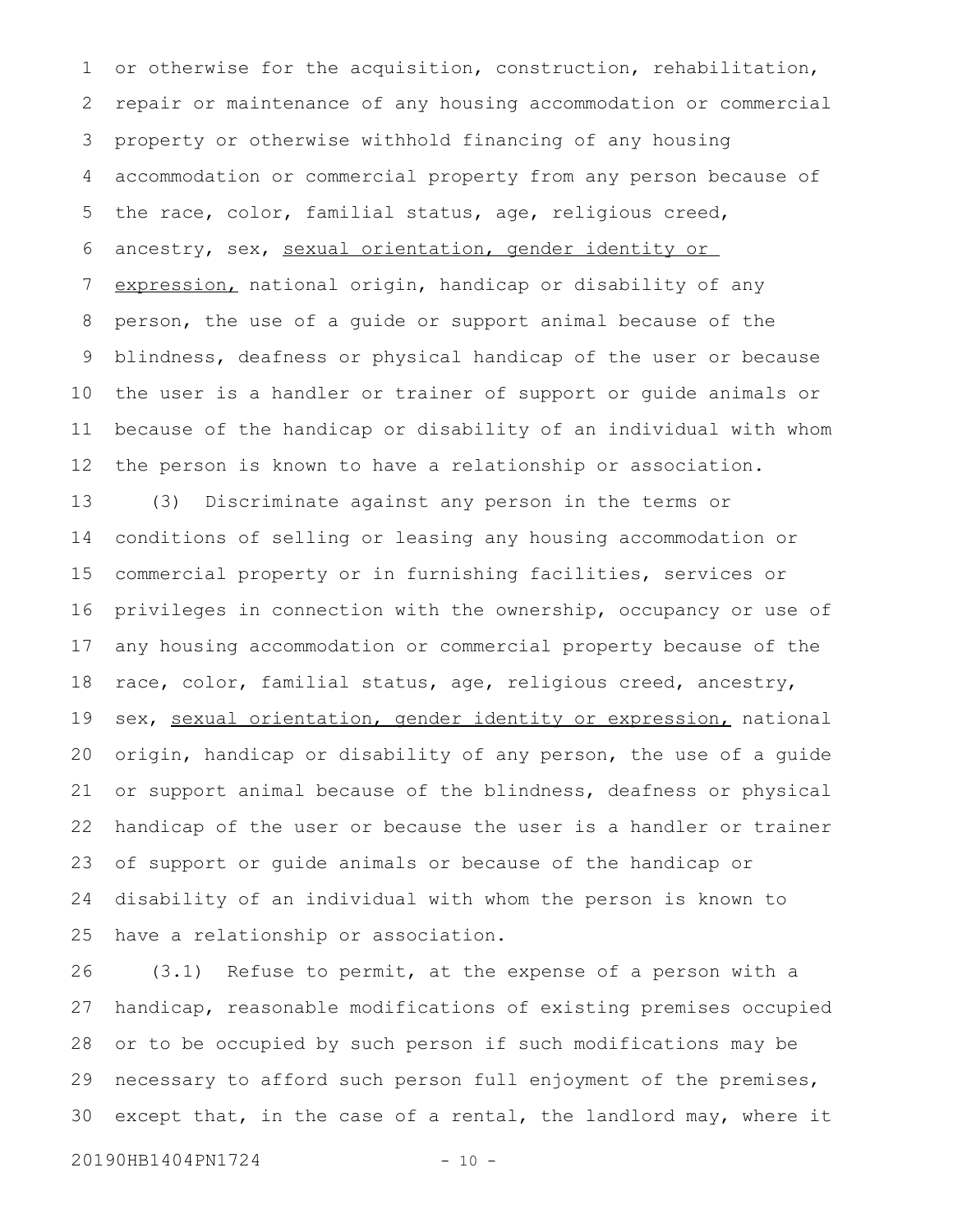is reasonable to do so, grant permission for a modification if the renter agrees to restore the interior of the premises to the condition that existed before the modification, with reasonable wear and tear excepted. 1 2 3 4

(3.2) Refuse to make reasonable accommodations in rules, policies, practices or services when such accommodations may be necessary to afford such person equal opportunity to use and enjoy a housing accommodation. 5 6 7 8

(4) Discriminate against any person in the terms or conditions of any loan of money, whether or not secured by mortgage or otherwise for the acquisition, construction, rehabilitation, repair or maintenance of housing accommodation or commercial property because of the race, color, familial status, age, religious creed, ancestry, sex, sexual orientation, gender identity or expression, national origin or handicap or disability of any person, the use of a guide or support animal because of the blindness, deafness or physical handicap of the user or because the user is a handler or trainer of guide or support animals or because of the handicap or disability of an individual with whom the person is known to have a relationship or association. 9 10 11 12 13 14 15 16 17 18 19 20 21

(5) Print, publish or circulate any statement or advertisement: (i) relating to the sale, lease or acquisition of any housing accommodation or commercial property or the loan of money, whether or not secured by mortgage, or otherwise for the acquisition, construction, rehabilitation, repair or maintenance of any housing accommodation or commercial property which indicates any preference, limitation, specification, or discrimination based upon race, color, familial status, age, religious creed, ancestry, sex, sexual orientation, gender 22 23 24 25 26 27 28 29 30

20190HB1404PN1724 - 11 -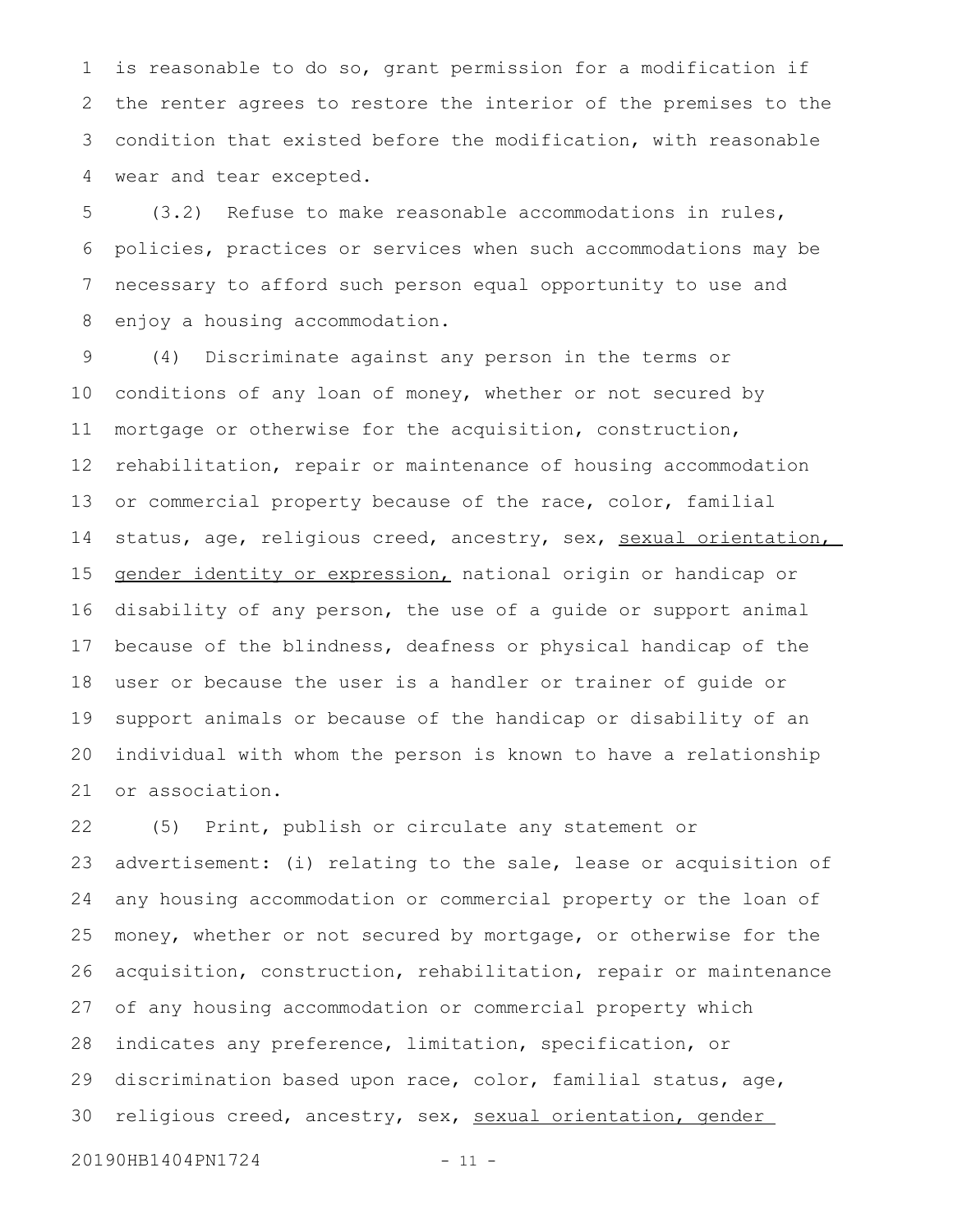identity or expression, national origin, handicap or disability or because of the handicap or disability of an individual with whom the person is known to have a relationship or association, or (ii) relating to the sale, lease or acquisition of any housing accommodation or commercial property which indicates any preference, limitation, specification or discrimination based upon use of a guide or support animal because of the blindness, deafness or physical handicap of the user or because the user is a handler or trainer of support or guide animals. 1 2 3 4 5 6 7 8 9

(6) Make any inquiry, elicit any information, make or keep any record or use any form of application, containing questions or entries concerning race, color, familial status, age, religious creed, ancestry, sex, sexual orientation, gender identity or expression, national origin, handicap or disability or because of the handicap or disability of an individual with whom the person is known to have a relationship or association in connection with the sale or lease of any housing accommodation or commercial property or loan of any money, whether or not secured by mortgage or otherwise for the acquisition, construction, rehabilitation, repair or maintenance of any housing accommodation or commercial property, or to make any inquiry, elicit any information, make or keep any record or use any form of application, containing questions or entries concerning the use of a guide or support animal because of the blindness, deafness or physical handicap of the user or because the user is a handler or trainer of support or guide animals, in connection with the lease of any housing accommodation or commercial property. 10 11 12 13 14 15 16 17 18 19 20 21 22 23 24 25 26 27 28

(7) Construct, operate, offer for sale, lease or rent or otherwise make available housing or commercial property which is 29 30

20190HB1404PN1724 - 12 -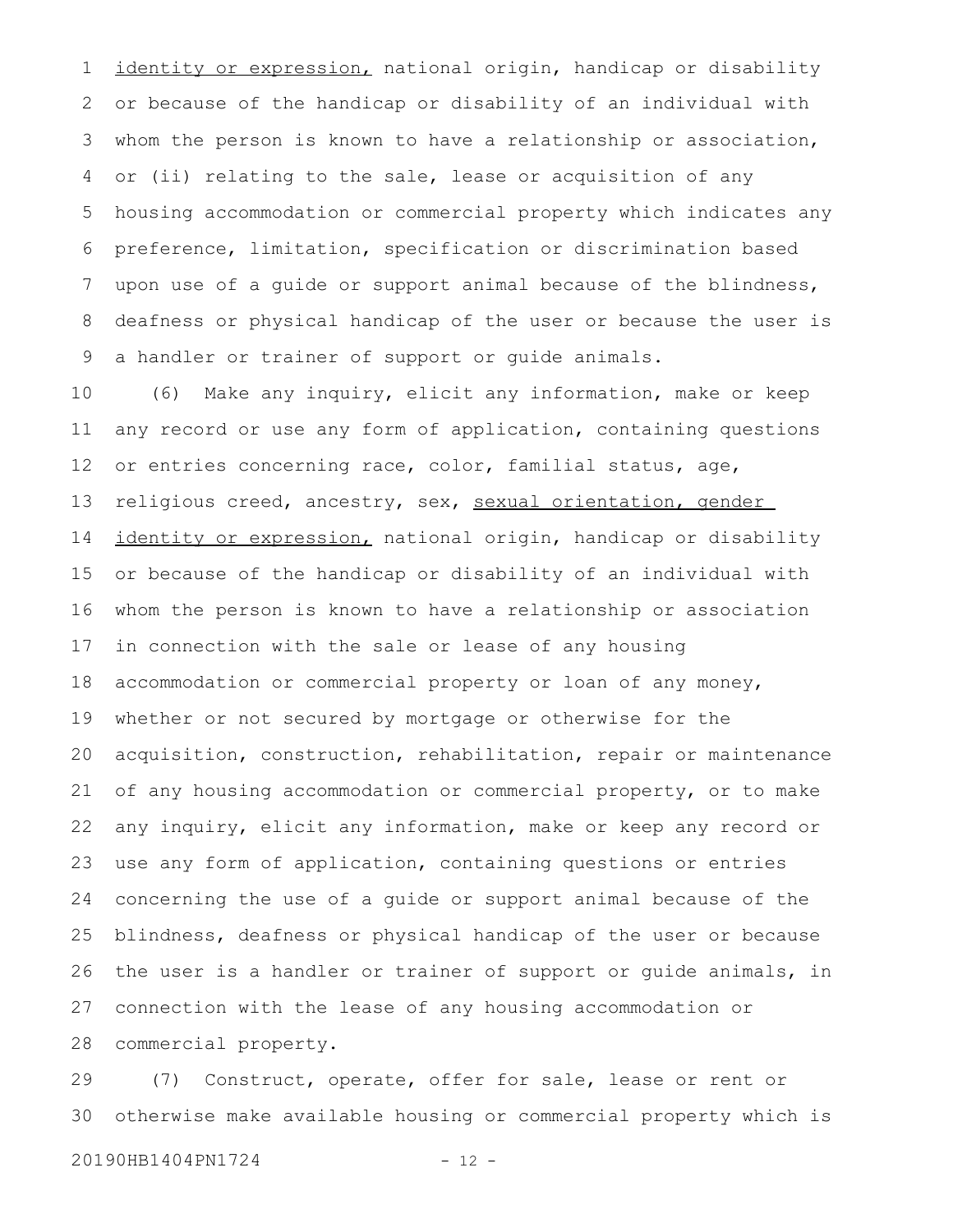not accessible. 1

(8) Discriminate in real estate-related transactions, as described by and subject to the following: 2 3

(i) It shall be unlawful for any person or other entity whose business includes engaging in real estate-related transactions to discriminate against any person in making available such a transaction or in the terms or conditions of such a transaction because of race, color, religious creed, ancestry, national origin, sex, sexual orientation, gender identity or expression, age, handicap or disability, use of a guide or support animal because of a physical handicap or because the user is a handler or trainer of guide or support animals or familial status. 4 5 6 7 8 9 10 11 12 13

(ii) Nothing in this act prohibits a person engaged in the business of furnishing appraisals of real property to take into consideration factors other than race, color, religious creed, ancestry, national origin, sex, sexual orientation, gender identity or expression, age, handicap or disability, use of a guide or support animal because of a physical handicap or because the user is a handler or trainer of guide or support animals or familial status. 14 15 16 17 18 19 20 21

(9) Nothing in this clause, regarding age or familial status, shall apply with respect to housing for older persons. A person shall not be held personally liable for monetary damages for a violation of this act if the person reasonably relied, in good faith, on the application of the exemption of this subclause. A person may only prove good faith reliance on the application of the exemption of this subclause by proving that at the time of the act complained of all of the following applied: 22 23 24 25 26 27 28 29 30

20190HB1404PN1724 - 13 -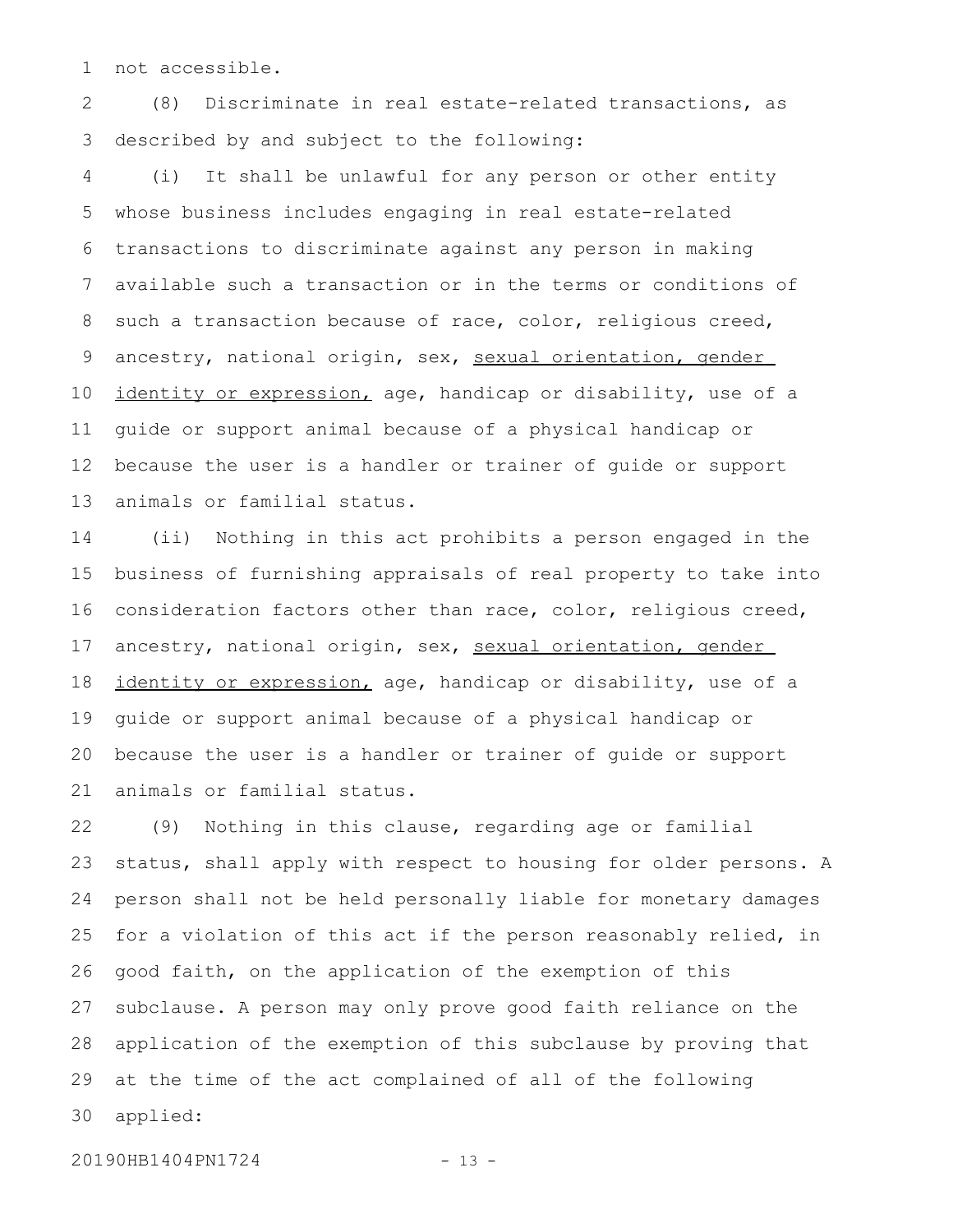(i) The person had no actual knowledge that the housing was not eligible for exemption under this subclause. 1 2

(ii) The owner or manager of the housing had stated formally, in writing, that the housing complied with the requirements for exemption under this subclause. 3 4 5

(10) Nothing in this clause shall bar any religious or denominational institution or organization or any charitable or educational organization which is operated, supervised or controlled by or in connection with a religious organization or any bona fide private or fraternal organization from giving preference to persons of the same religion or denomination or to members of such private or fraternal organization or from making such selection as is calculated by such organization to promote the religious principles or the aims, purposes or fraternal principles for which it is established or maintained. Nor shall it apply to the rental of rooms in a landlord-occupied rooming house with a common entrance, nor with respect to discrimination based on sex, the advertising, rental or leasing of housing accommodations in a single-sex dormitory or rooms in one's personal residence in which common living areas are shared. (11) Nothing in this act limits the applicability of the Fair Housing Act and reasonable State or local restrictions on the maximum number of occupants permitted to occupy a dwelling or a reasonable restriction relating to health or safety standards or business necessity. Owners and managers of dwellings may develop and implement reasonable occupancy and safety standards based on factors such as the number and size of sleeping areas or bedrooms and the overall size of a dwelling unit so long as the standards do not violate the Fair Housing Act or State or local restrictions. 6 7 8 9 10 11 12 13 14 15 16 17 18 19 20 21 22 23 24 25 26 27 28 29 30

20190HB1404PN1724 - 14 -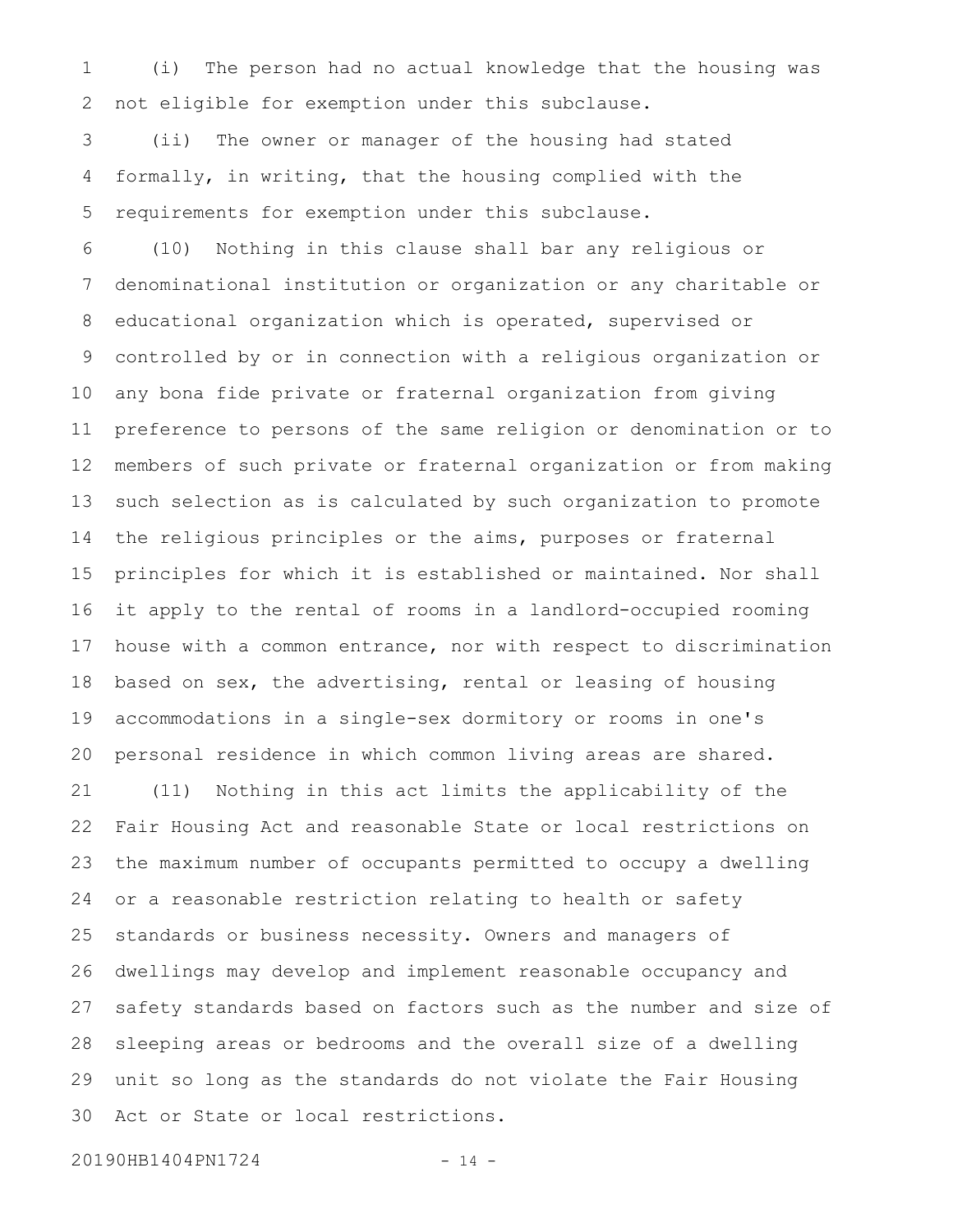(i) For any person being the owner, lessee, proprietor, manager, superintendent, agent or employe of any public accommodation, resort or amusement to: 1 2 3

(1) Refuse, withhold from, or deny to any person because of [his] race, color, sex, sexual orientation, gender identity or expression, religious creed, ancestry, national origin or handicap or disability, or to any person due to use of a guide or support animal because of the blindness, deafness or physical handicap of the user or because the user is a handler or trainer of support or guide animals, either directly or indirectly, any of the accommodations, advantages, facilities or privileges of such public accommodation, resort or amusement. 4 5 6 7 8 9 10 11 12

(2) Publish, circulate, issue, display, post or mail, either directly or indirectly, any written or printed communication, notice or advertisement to the effect that any of the accommodations, advantages, facilities and privileges of any such place shall be refused, withheld from or denied to any person on account of race, color, religious creed, sex, sexual orientation, gender identity or expression, ancestry, national origin or handicap or disability, or to any person due to use of a guide or support animal because of the blindness, deafness or physical handicap of the user, or because the user is a handler or trainer of support or guide animals, or that the patronage or custom thereat of any person[, belonging to or purporting to be of any particular] because of race, color, religious creed, sex, sexual orientation, gender identity or expression, ancestry, national origin or handicap or disability, or to any person due to use of a guide or support animal because of the blindness, deafness or physical handicap of the user or because the user is a handler or trainer of support or guide animals, is unwelcome, 13 14 15 16 17 18 19 20 21 22 23 24 25 26 27 28 29 30

20190HB1404PN1724 - 15 -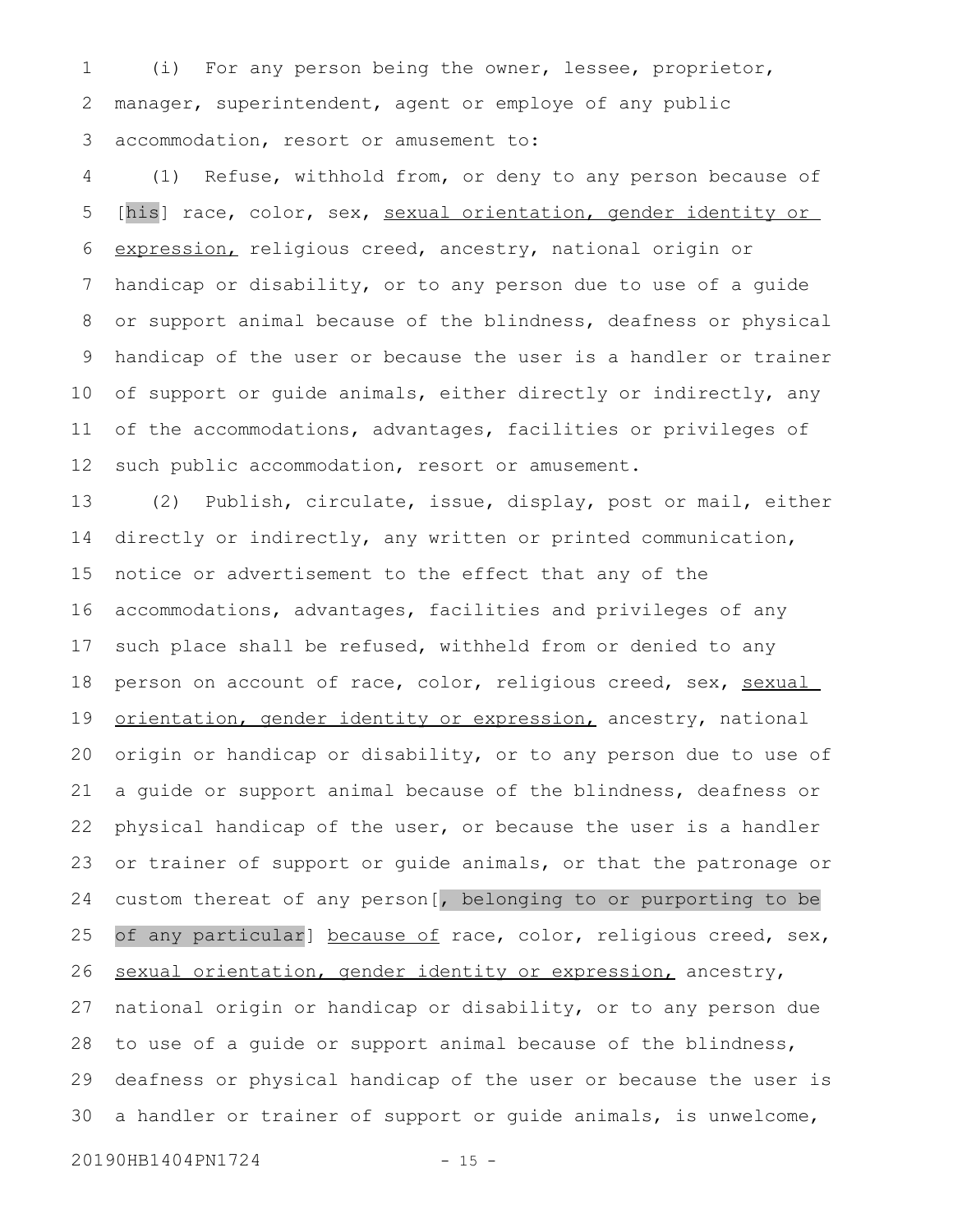objectionable or not acceptable, desired or solicited. 1

(3) Exclude or otherwise deny equal goods, services, facilities, privileges, advantages, accommodations or other opportunities to a person because of the handicap or disability of an individual with whom the person is known to have a relationship or association. 2 3 4 5 6

(4) Construct, operate or otherwise make available such place of public accommodation, resort or amusement which is not accessible. 7 8 9

\* \* \* 10

(m) It shall neither be a bar to a claim nor a defense to a 11

claim under this act that an action was taken based on a 12

mistaken belief that: 13

(1) a person or group has a personal characteristic or 14

characteristics upon which this act prohibits discrimination; or (2) a person or group with whom a person or group associates has a personal characteristic or characteristics upon which this act prohibits discrimination. 15 16 17 18

\* \* \* 19

Section 3. Section 5.3 of the act is amended to read: Section 5.3. Prohibition of Certain Real Estate Practices.-- It shall be an unlawful discriminatory practice for any person to: 20 21 22 23

(a) Induce, solicit or attempt to induce or solicit for commercial profit any listing, sale or transaction involving any housing accommodation or commercial property by representing that such housing accommodation or commercial property is within any neighborhood, community or area adjacent to any other area in which there reside, or do not reside, persons of a particular race, color, familial status, age, religious creed, ancestry, 24 25 26 27 28 29 30

20190HB1404PN1724 - 16 -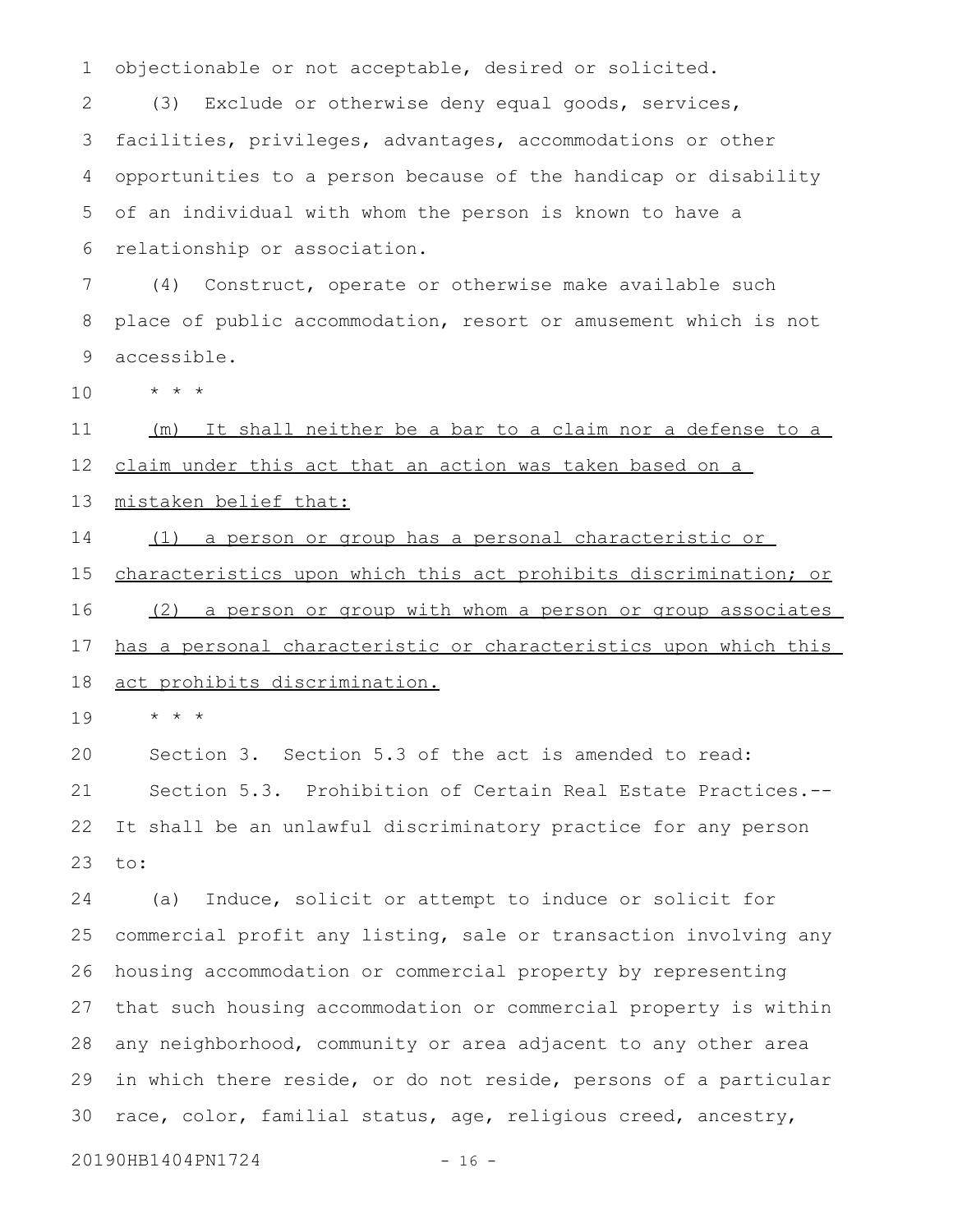sex, sexual orientation, gender identity or expression, national origin, handicap or disability, or who are guide or support animal dependent. 1 2 3

(b) Discourage, or attempt to discourage, for commercial profit, the purchase or lease of any housing accommodation or commercial property by representing that such housing accommodation or commercial property is within any neighborhood, community or area adjacent to any other area in which there reside, or may in the future reside in increased or decreased numbers, persons of a particular race, color, familial status, age, religious creed, ancestry, sex, sexual orientation, gender identity or expression, national origin, handicap or disability, or who are guide or support animal dependent. 4 5 6 7 8 9 10 11 12 13

(c) Misrepresent, create or distort a circumstance, condition or incident for the purpose of fostering the impression or belief, on the part of any owner, occupant or prospective owner or occupant of any housing accommodation or commercial property, that such housing accommodation or commercial property is within any neighborhood, community or area adjacent to any other area which would be adversely impacted by the residence, or future increased or decreased residence, of persons of a particular race, color, familial status, age, religious creed, ancestry, sex, sexual orientation, gender identity or expression, national origin, handicap or disability, or who are guide or support animal dependent within such neighborhood, community or area. 14 15 16 17 18 19 20 21 22 23 24 25 26

(d) In any way misrepresent or otherwise misadvertise within a neighborhood or community, whether or not in writing, that any housing accommodation or commercial property within such neighborhood or community is available for inspection, sale, 27 28 29 30

20190HB1404PN1724 - 17 -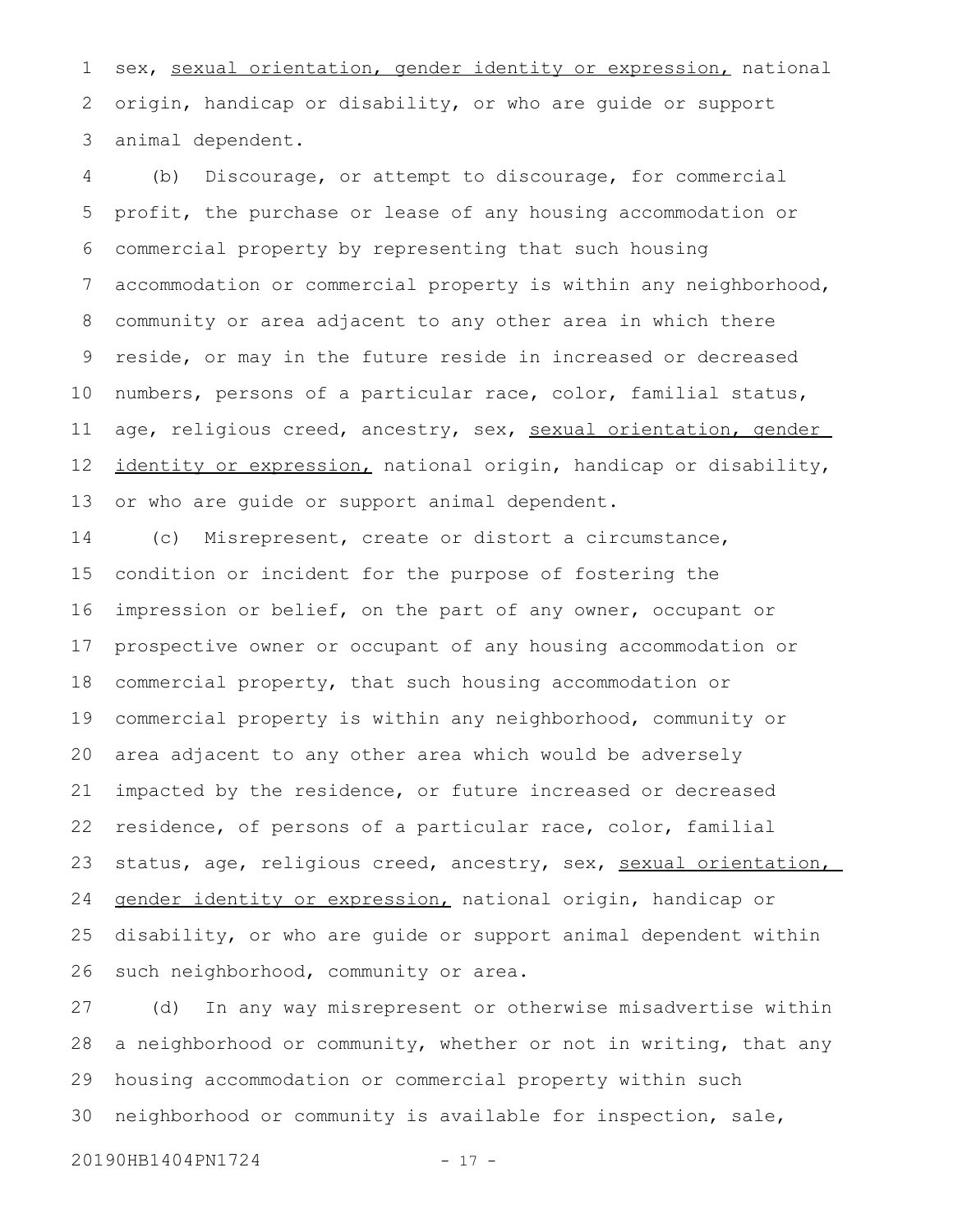lease, sublease or other transfer, in any context where such misrepresentation or misadvertising would have the effect of fostering an impression or belief that there has been or will be an increase in real estate activity within such neighborhood or community due to the residence, or anticipated increased or decreased residence, of persons of a particular race, color, familial status, age, religious creed, ancestry, sex, sexual orientation, gender identity or expression, national origin, handicap or disability, or the use of a guide or support animal because of the blindness, deafness or physical handicap of the user. Section 4. The act is amended by adding a section to read: Section 5.4. Protection of Religious Exercise.--(a) Nothing contained in this act, or in any ordinance, charter, law or regulation that is or has been adopted by any political subdivision in this Commonwealth in accordance with this act, shall be interpreted to: (1) Prohibit any religious entity from determining the tenets of its faith, or from expressing those tenets, if the 1 2 3 4 5 6 7 8 9 10 11 12 13 14 15 16 17 18 19

prohibition would violate the freedom of speech or free exercise 20

of religion guaranteed to the religious entity by the 21

Constitution of the United States or the Constitution of 22

Pennsylvania. 23

(2) Require an individual or religious entity to engage in 24

conduct prohibited by or inconsistent with the tenets of its 25

faith if the requirement would violate the free exercise of 26

religion guaranteed to the individual or religious entity by the 27

Constitution of the United States or the Constitution of 28

Pennsylvania. 29

(b) As used in this section, the term "religious entity" 30

20190HB1404PN1724 - 18 -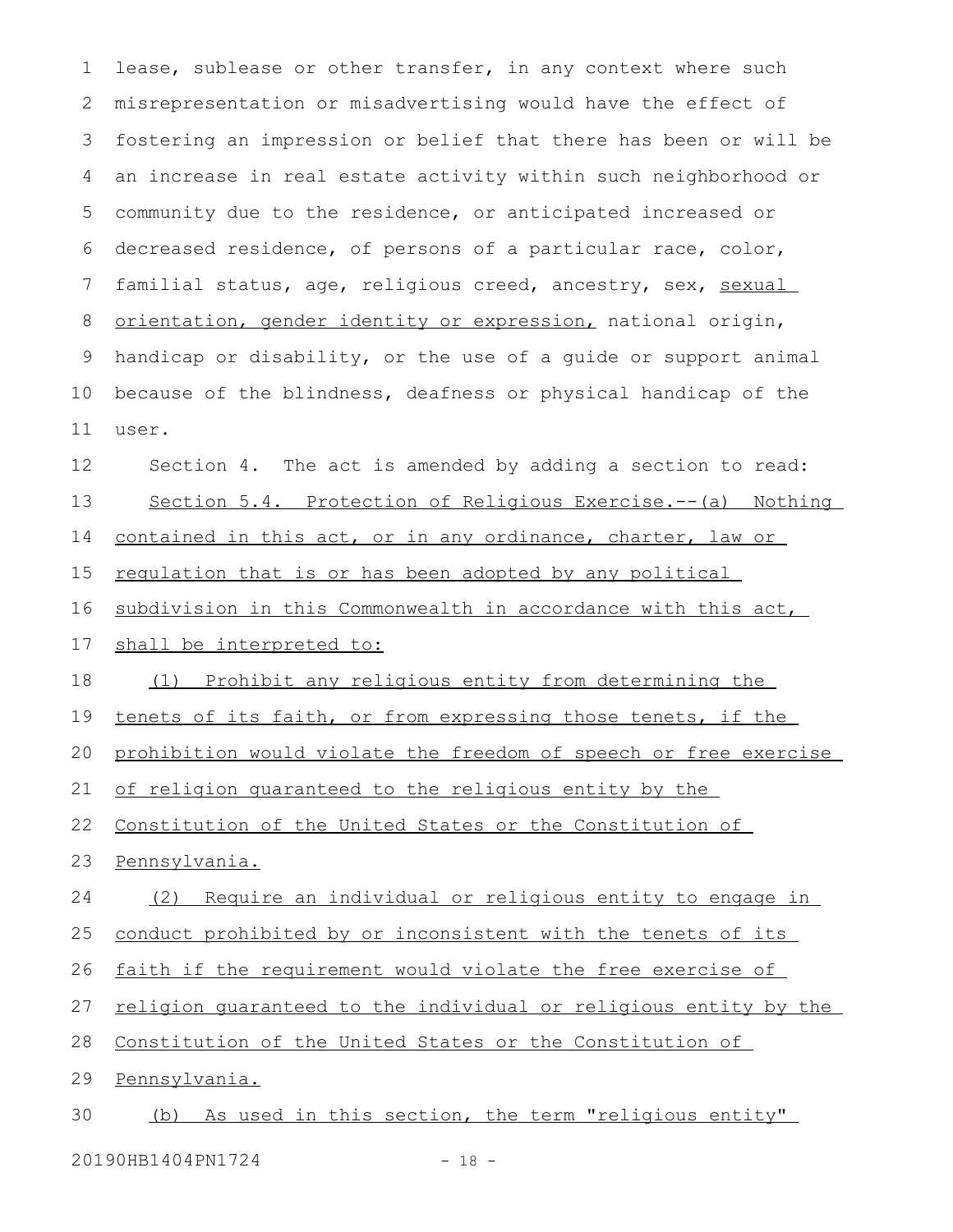means a religious or denominational institution or organization or a charitable or educational organization which is operated, supervised or controlled by or in connection with a religious organization. 1 2 3 4

Section 5. Sections  $7(i)$ , (j) and (k) and 8 of the act are amended to read: 5 6

Section 7. Powers and Duties of the Commission.--The Commission shall have the following powers and duties: \* \* \* 7 8 9

(i) To create such advisory agencies and conciliation councils, local or state-wide, as will aid in effectuating the purposes of this act. The Commission may itself or it may empower these agencies and councils to (1) study the problems of discrimination in all or specific fields of human relationships when based on race, color, familial status, religious creed, ancestry, age, sex, sexual orientation, gender identity or expression, national origin or handicap or disability, and (2) foster, through community effort or otherwise, good will among the groups and elements of the population of the State. Such agencies and councils may make recommendations to the Commission for the development of policies and procedure in general. Advisory agencies and conciliation councils created by the Commission shall be composed of representative citizens, serving without pay, but the Commission may make provision for technical and clerical assistance to such agencies and councils, and for the payment of the expenses of such assistance. 10 11 12 13 14 15 16 17 18 19 20 21 22 23 24 25 26

(j) To issue such publications and such results of investigations and research as, in its judgment, will tend to promote good will and minimize or eliminate discrimination because of race, color, familial status, religious creed, 27 28 29 30

20190HB1404PN1724 - 19 -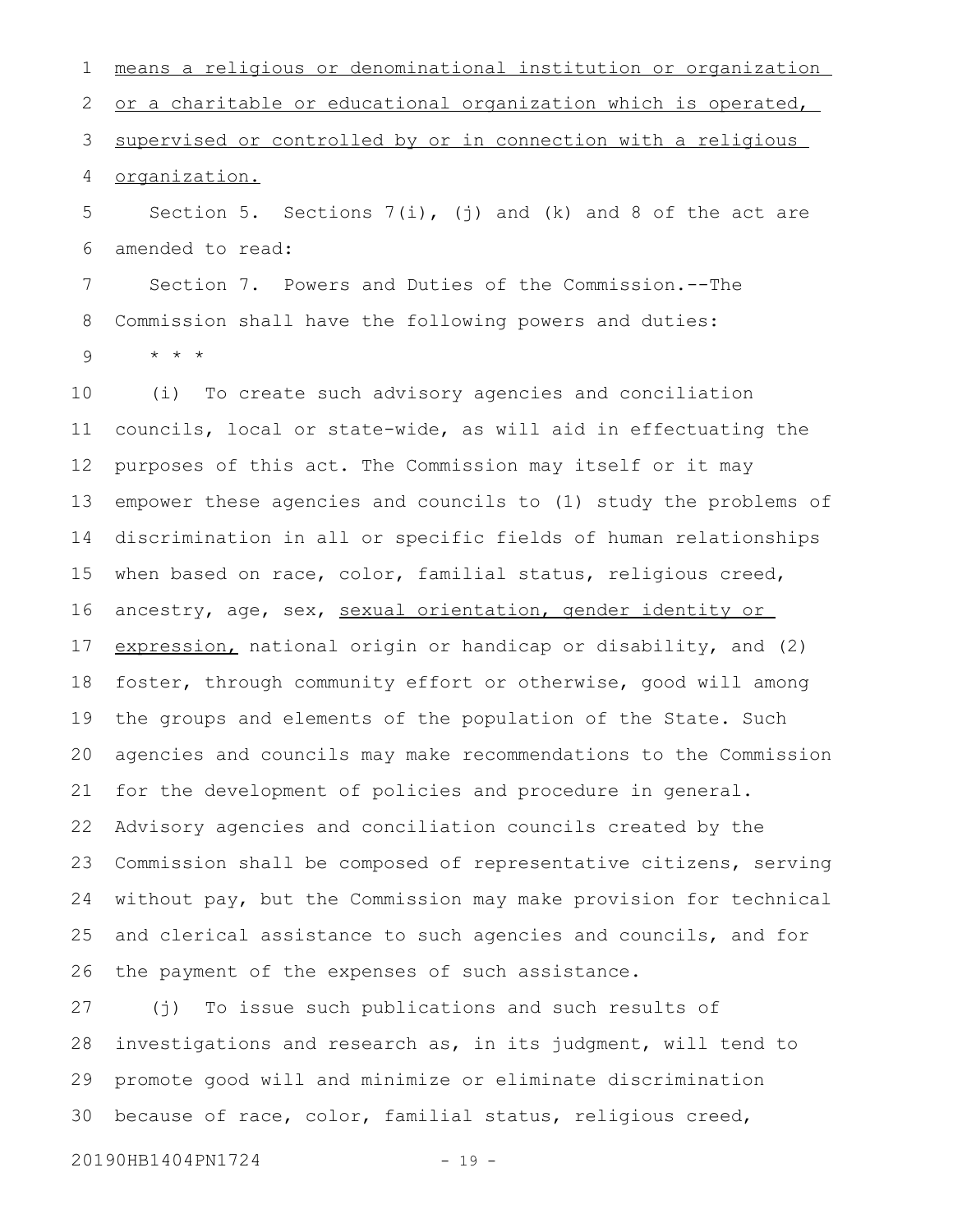ancestry, age, sex, sexual orientation, gender identity or expression, national origin or handicap or disability. 1 2

(k) To submit an annual report for each fiscal year by the following March 31 to the General Assembly, the Labor and Industry Committee of the Senate and the State Government Committee of the House of Representatives and the Governor describing in detail the types of complaints received, the investigations, status of cases, Commission action which has been taken, how many were found to have probable cause, how many were resolved by public hearing and the length of time from the initial complaint to final Commission resolution. It shall also contain recommendations for such further legislation concerning abuses and discrimination because of race, color, familial status, religious creed, ancestry, national origin, age, sex, sexual orientation, gender identity or expression, handicap or disability or the use of a guide or support animal because of the blindness, deafness or physical handicap of the user or because the user is a handler or trainer of support or guide animals, as may be desirable. 3 4 5 6 7 8 9 10 11 12 13 14 15 16 17 18 19

\* \* \* 20

Section 8. Educational Program.--The Commission, in cooperation with the Department of Education, is authorized to recommend a multicultural educational program, designed for the students of the schools in this Commonwealth and for all other residents thereof, with emphasis on foreign cultural and language studies, as well as on the basic shared precepts and principles of United States culture, in order to promote cultural understanding and appreciation and to further good will among all persons, without regard to race, color, familial status, religious creed, ancestry, age, sex, sexual orientation, 21 22 23 24 25 26 27 28 29 30

20190HB1404PN1724 - 20 -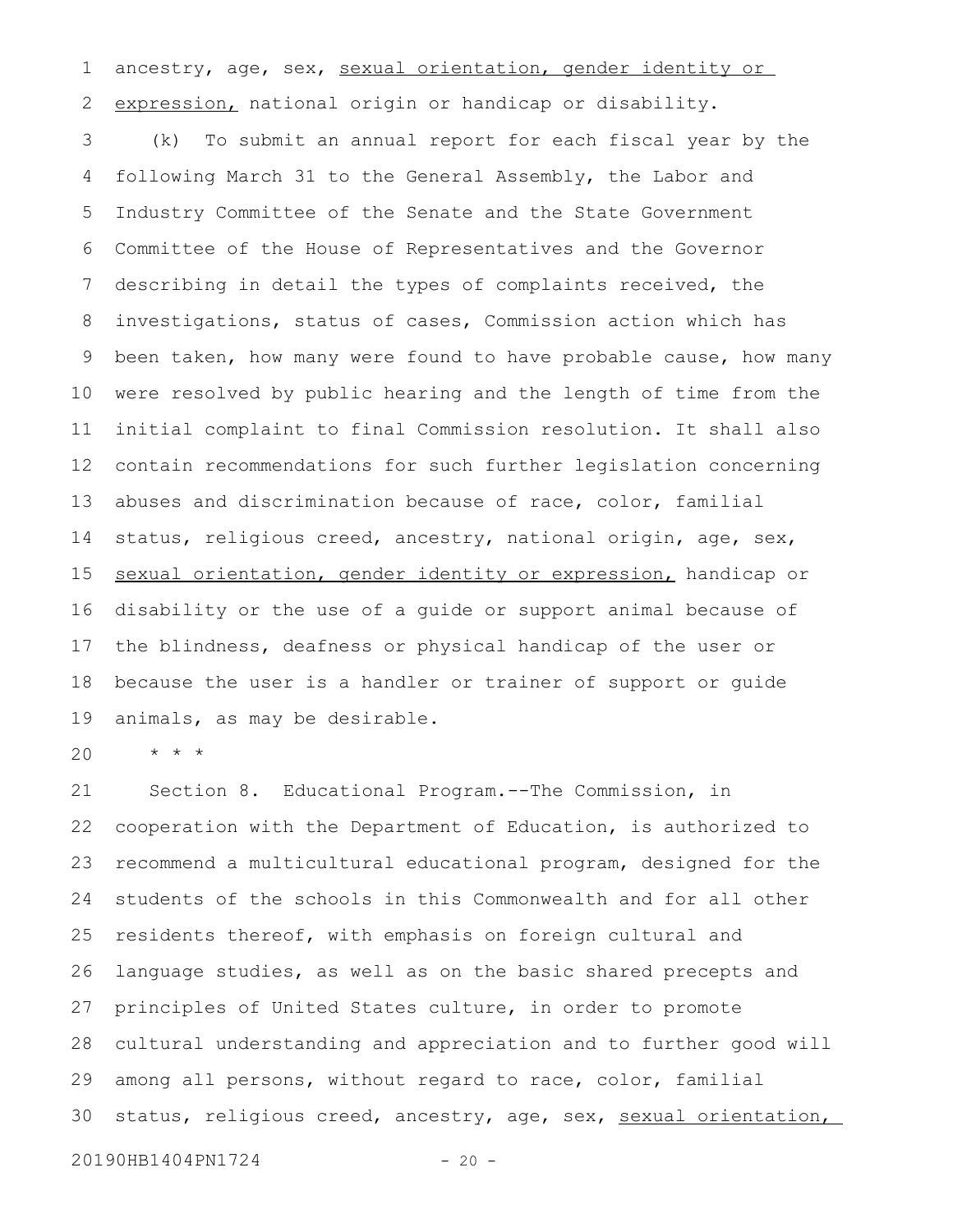gender identity or expression, national origin, handicap or disability. 1 2

Section 6. Section 12(b) of the act is amended and the section is amended by adding a subsection to read: Section 12. Construction and Exclusiveness of Remedy.--\* \* \* (b) Except as provided in subsection (c), nothing contained in this act shall be deemed to repeal or supersede any of the provisions of any existing or hereafter adopted municipal ordinance, municipal charter or of any law of this Commonwealth relating to discrimination because of race, color, familial status, religious creed, ancestry, age, sex, sexual orientation, gender identity or expression, national origin or handicap or disability, but as to acts declared unlawful by section five of this act the procedure herein provided shall, when invoked, be exclusive and the final determination therein shall exclude any other action, civil or criminal, based on the same grievance of the complainant concerned. If the complainant institutes any action based on such grievance without resorting to the procedure provided in this act, such complainant may not subsequently resort to the procedure herein. In the event of a conflict between the interpretation of a provision of this act and the interpretation of a similar provision contained in any municipal ordinance, the interpretation of the provision in this act shall apply to such municipal ordinance. 3 4 5 6 7 8 9 10 11 12 13 14 15 16 17 18 19 20 21 22 23 24

25

(g) Nothing in this act shall prohibit an employer from requiring an employe, during the employe's hours at work, to adhere to reasonable dress or grooming standards not prohibited by other provisions of Federal, State or local law, provided that the employer permits an employe to adhere to the dress or 26 27 28 29 30

20190HB1404PN1724 - 21 -

\* \* \*